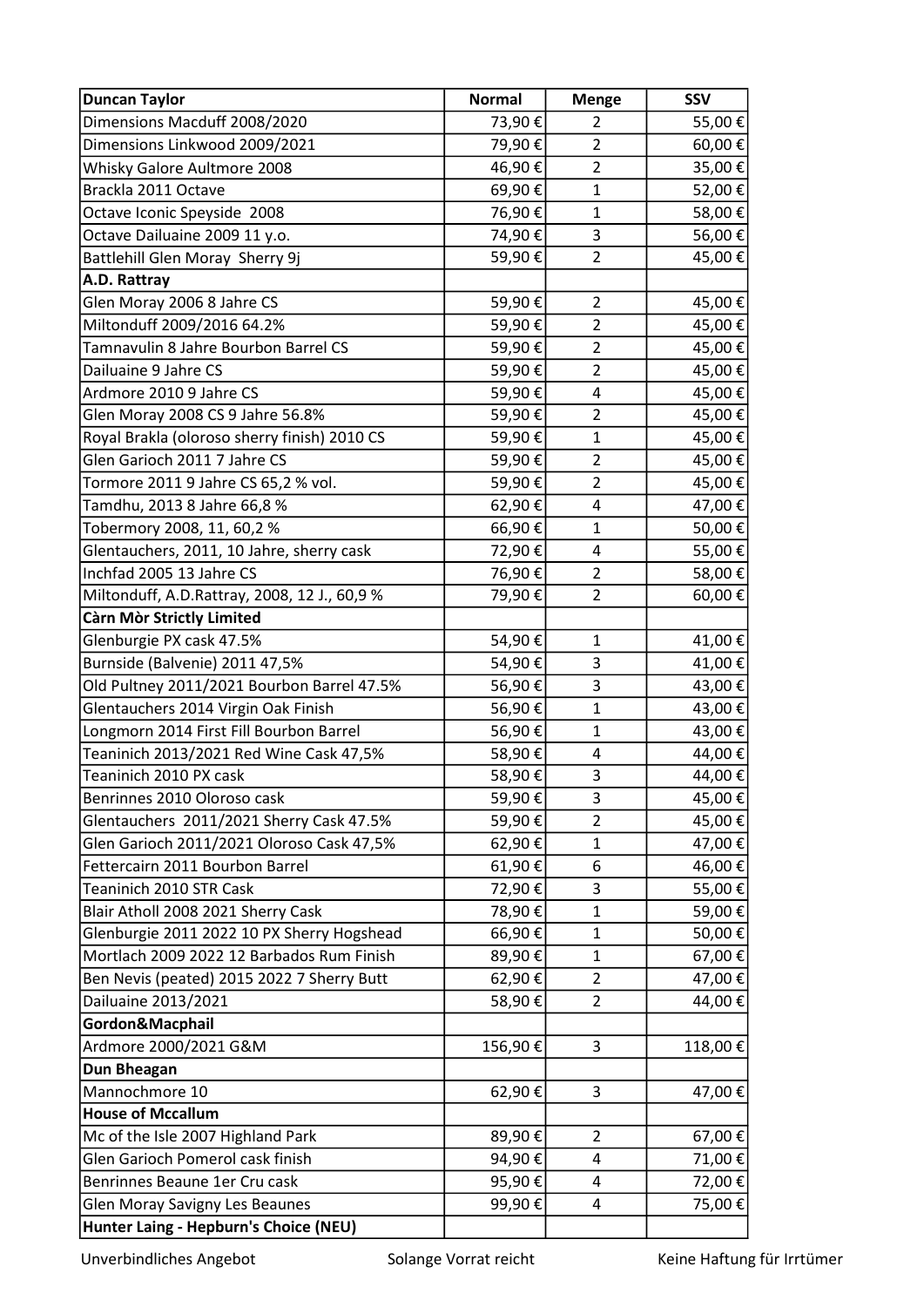| Ardmore, Hepburn's Ch., 2013, 6 Jahre                  | 48,90€  | 6              | 37,00€  |
|--------------------------------------------------------|---------|----------------|---------|
| Ben Nevis, Hepburn's Ch., 2011, 9 Jahre                | 52,90€  | 3              | 40,00€  |
| Blair Athol, Hepburn's Ch., 2010, 10 Jahre             | 52,90€  | $\overline{2}$ | 40,00€  |
| Fettercairn, Hepburn's Ch., sherry fin., 2008, 11 Jahr | 52,90€  | 3              | 40,00€  |
| Macduff 2007/2020 13 Jahre                             | 52,90€  | 3              | 40,00 € |
| Glenburgie 10 Jahre Rum finish                         | 54,90€  | 3              | 41,00€  |
| Hunter Laing - Hepburn's Choice (Alte Edition)         |         |                |         |
| Glenrothes 2011 9 Jahre Sherry Butt                    | 52,90€  | $\overline{2}$ | 40,00€  |
| Inchgower 2008 8 Jahre                                 | 49,90€  | $\overline{2}$ | 37,00€  |
| Benriach 2010 8 Jahre                                  | 49,90€  | 4              | 37,00€  |
| Jura 2006 8 Jahre Sherry Butt                          | 49,90€  | 4              | 37,00€  |
| Glenlossie 2007 9 Jahre                                | 52,90€  | $\mathbf{1}$   | 40,00€  |
| Mortlach 2007 7 Jahre                                  | 49,90€  | $\mathbf{1}$   | 37,00€  |
| Glenburgie 2007 7 Jahre                                | 49,90€  | $\mathbf{1}$   | 37,00 € |
| Glentauchers 2006 6 Jahre                              | 49,90€  | 1              | 37,00€  |
| Mortlach 2009 10 Jahre                                 | 52,90€  | $\mathbf{1}$   | 40,00€  |
| Caol Ila 2010 8 Jahre                                  | 69,90€  | $\mathbf{1}$   | 52,00€  |
| Miltonduff 2009 7 Jahre                                | 49,90€  | $\mathbf{1}$   | 37,00€  |
| <b>Hunter Laing - First Edition</b>                    |         |                |         |
| Blair Athol, sherry finish, 2010 CS                    | 68,90€  | 5              | 52,00€  |
| Craigellachie 2008 CS                                  | 86,90€  | $\mathbf{1}$   | 65,00€  |
| Benrinnes 14 J. 2005 56,4%                             | 89,90€  | 6              | 67,00 € |
| <b>Hunter Laing - Old Malt Cask</b>                    |         |                |         |
| OMC Inchmurrin 1996                                    | 168,90€ | 1              | 127,00€ |
| OMC Old Pulteney 2002 18 Jahre                         | 176,90€ | 6              | 133,00€ |
| <b>Douglas Laing - Provenance</b>                      |         |                |         |
| Linkwood 8 Jahre                                       | 52,90€  | $\overline{2}$ | 40,00€  |
| Aberfeldy 10 Jahre                                     | 52,90€  | 6              | 40,00 € |
| Glenburgie 10 Y.O. 46% vol.                            | 52,90€  | 4              | 40,00 € |
| Auchroisk 10 Y.O.46% vol.                              | 52,90€  | 3              | 40,00 € |
| Orkney's Finest 5 Jahre                                | 52,90€  | $\overline{c}$ | 40,00 € |
| Inchgower 2009 7 Jahre                                 | 49,90€  | 1              | 37,00 € |
| Caol Ila 2011 8 Jahre                                  | 54,90€  | $\mathbf{1}$   | 41,00€  |
| Douglas Laing - Old Particular                         |         |                |         |
| Glengoyne 12 Y.O. 48,4% vol. (500 ml)                  | 44,90€  | 6              | 34,00€  |
| Speyburn 8 Years Old Premier Barrel                    | 59,90€  | 6              | 45,00€  |
| Macduff 8 Years Old premier barrel                     | 62,90€  | 6              | 47,00€  |
| Blair Atholl 8 Years Old premier barrel                | 62,90€  | 6              | 47,00€  |
| Benrinnes 12 Cheers to better days 48,4%               | 64,90€  | 4              | 49,00€  |
| Macduff 12 Jahre 48,4%                                 | 66,90€  | $\overline{2}$ | 50,00€  |
| Dailuaine 12 Jahre 48,4%                               | 68,90€  | $\mathbf{1}$   | 52,00€  |
| Glengoyne 14 Jahre 48,4 %                              | 74,90€  | 1              | 56,00€  |
| Glencadam 15 Jahre 48,4 %                              | 94,90€  | $\overline{2}$ | 71,00€  |
| Caol Ila 15 Jahre 48,4 %                               | 107,90€ | $\mathbf{1}$   | 81,00€  |
| Aberlour 14 Jahre 56,4% black label                    | 94,90€  | 6              | 71,00€  |
| Benrinnes 15 Jahre Sherry Cask                         | 99,90€  | 3              | 75,00€  |
| Port Dundas 16 Jahre Cheers to better days             | 99,90€  | 3              | 75,00€  |
| Old Particular Talisker 9 Jahre                        | 106,90€ | 5              | 80,00€  |
| Longmorn 25 Jahre 60.1%                                | 339,90€ | 5              | 255,00€ |
| Douglas Laing - Regional Malts                         |         |                |         |
| Big Peat Feis Ile 2018                                 | 69,90€  | 3              | 52,00 € |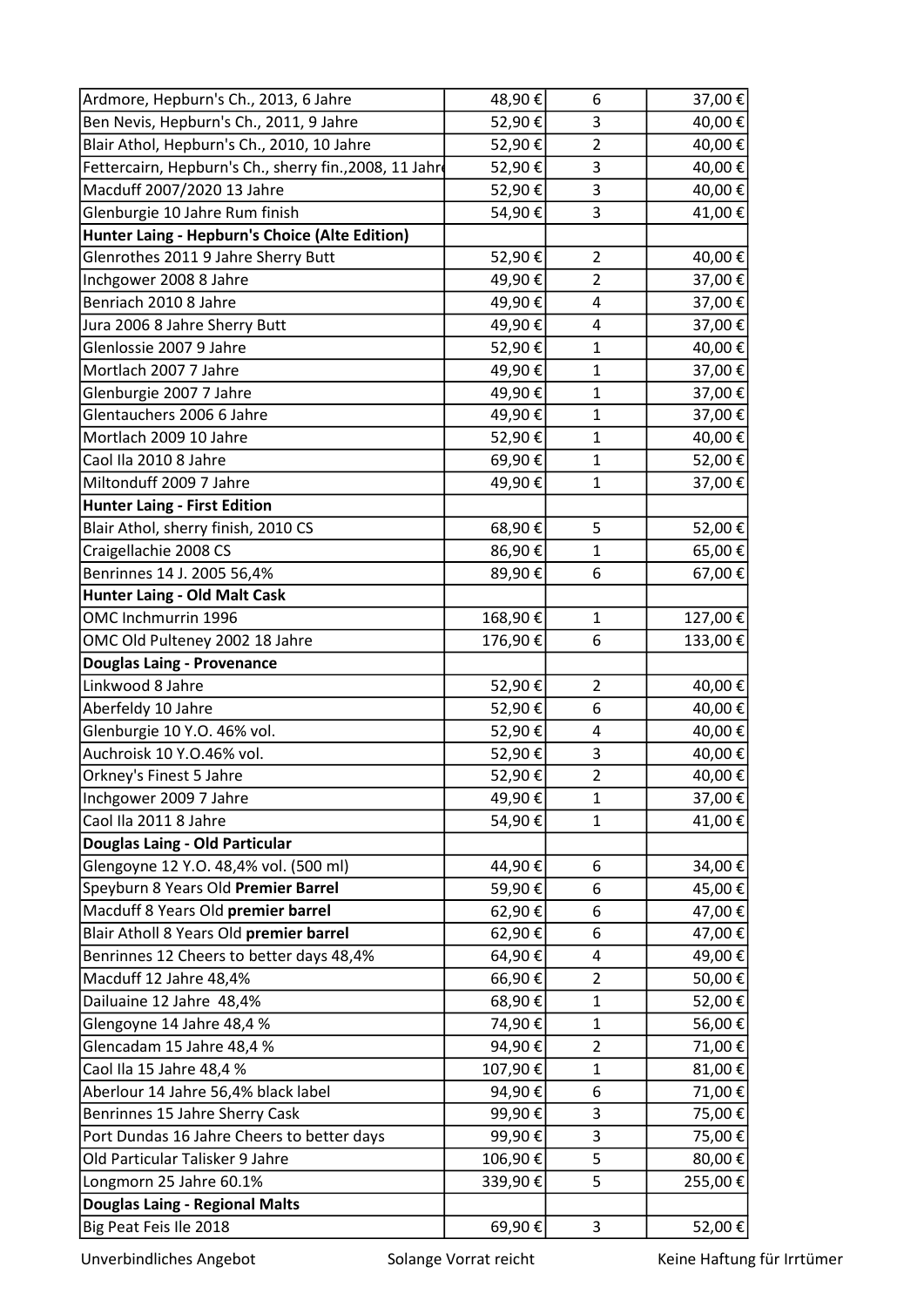| Big Peat Feis Ile 2019                        | 69,90€  | $\mathbf{1}$            | 52,00€  |
|-----------------------------------------------|---------|-------------------------|---------|
| <b>Scallywag Easter Edition</b>               | 52,90€  | 3                       | 40,00€  |
| <b>Timorous Beastie SAY CHEESE</b>            | 46,90€  | $\overline{2}$          | 35,00 € |
| Timorous Beastie 13 Y "Meet the Beast"        | 82,90€  | 6                       | 62,00€  |
| <b>James Eadie</b>                            |         |                         |         |
| Glendullan 9 Jahre 1st Fill Boubon            | 56,90€  | 6                       | 43,00€  |
| Miltonduff 10 Jahre First Fill Bourbon        | 56,90€  | 6                       | 43,00 € |
| Caol Ila 8 Jahre Re-charred Hogshead          | 56,90€  | 6                       | 43,00 € |
| <b>The Maltman</b>                            |         |                         |         |
| Ardmore 2010/2019                             | 59,90€  | $\mathbf{1}$            | 45,00€  |
| Teaninich refill sherry butt 2008 51.6%       | 69,90€  | 6                       | 52,00€  |
| Ardmore peated, 2008, 13 J., 51,5%            | 84,90€  | 3                       | 64,00€  |
| Turiff 15 Jahre (Deanston)                    | 114,90€ | $\mathbf{1}$            | 86,00€  |
| Caol Ila sherry butt, 2009, 11 J.,            | 114,90€ | 1                       | 86,00€  |
| Margadale 2004 16 J., (Bunnahabhain) 50 %     | 133,90€ | 6                       | 100,00€ |
| Mossburn                                      |         |                         |         |
| Smoke & Spice Blended Malt                    | 34,90€  | 6                       | 26,00€  |
| VINTAGE CASK NO. 6 Ardmore 10                 | 52,90€  | 6                       | 40,00€  |
| VINTAGE CASK NO. 18 Fettercairn 46% vol.      | 57,90€  | 6                       | 43,00€  |
| VINTAGE CASK NO. 19 Glen Elgin 59% vol.       | 67,90€  | 6                       | 51,00€  |
| Vintage Cask No. 17 Glentauchers              | 54,90€  | 6                       | 41,00€  |
| Vintage Cask No. 2 Inchgower                  | 52,90€  | 6                       | 40,00€  |
| Vintage Cask No. 25 Ardmore                   | 66,90€  | 6                       | 50,00 € |
| Vintage Cask No. 26 Glenrothes                | 66,90€  | 6                       | 50,00€  |
| Signatory                                     |         |                         |         |
| Glen Ord 2007                                 | 54,90€  | $\mathbf{1}$            | 41,00€  |
| Signatory, Benrinnes 2011/2021                | 62,90€  | 1                       | 47,00 € |
| Linkwood 2010/2020                            | 69,90€  | $\mathbf{1}$            | 52,00€  |
| Whitlaw 2013/2022 - Signatory CS              | 88,90€  | 1                       | 67,00 € |
| Signatory Mortlach 2008/2021 56,9% vol.       | 89,90€  | 5                       | 67,00 € |
| Ledaig 2011/2020 Sig CS Cuvee                 | 92,90€  | $\overline{\mathbf{c}}$ | 70,00€  |
| Signatory Pulteney 2008/2021 56,2% vol.       | 124,90€ | 6                       | 94,00€  |
| Signatory Mortlach 2010/2021 58% vol.         | 124,90€ | 4                       | 94,00€  |
| Signatory Blair Athol 2008/2021 54,5% vol.    | 124,90€ | 5                       | 94,00€  |
| Signatory Benriach 2000/2021 59,1% vol.       | 259,90€ | 1                       | 195,00€ |
| Berry Bros. & Rudd                            |         |                         |         |
| Linkwood 2008/2019 - 11 y.o.                  | 69,90€  | 5                       | 52,00€  |
| Glen Moray 2007                               | 69,90€  | 2                       | 52,00€  |
| Tormore 1992/2019 Charred Port Cask           | 209,90€ | $\overline{2}$          | 157,00€ |
| Dram Mor - Single Casks - Cask Strength       |         |                         |         |
| Craigellachie 8 y.o. 1st Fill Bourbon Cask    | 68,90€  | 3                       | 52,00€  |
| Deanston 9 y.o. - Malvasia Madeira            | 83,90€  | 2                       | 63,00€  |
| <b>Wemyss</b>                                 |         |                         |         |
| <b>Family Collection Flaming Feast</b>        | 42,90€  | 3                       | 32,00€  |
| <b>Family Collection Blooming Gorse</b>       | 39,90€  | $\overline{2}$          | 30,00€  |
| <b>Diverse</b>                                |         |                         |         |
| Arbikie Highland Rye 1794, Release 2020, 48 % | 144,90€ | $\overline{2}$          | 109,00€ |
| Special Releases 2019 Dalwhinnie 30YO         | 599,90€ | $\mathbf{1}$            | 450,00€ |
| Tweeddale 28 Jahre                            | 139,90€ | $\mathbf{1}$            | 105,00€ |
|                                               |         |                         |         |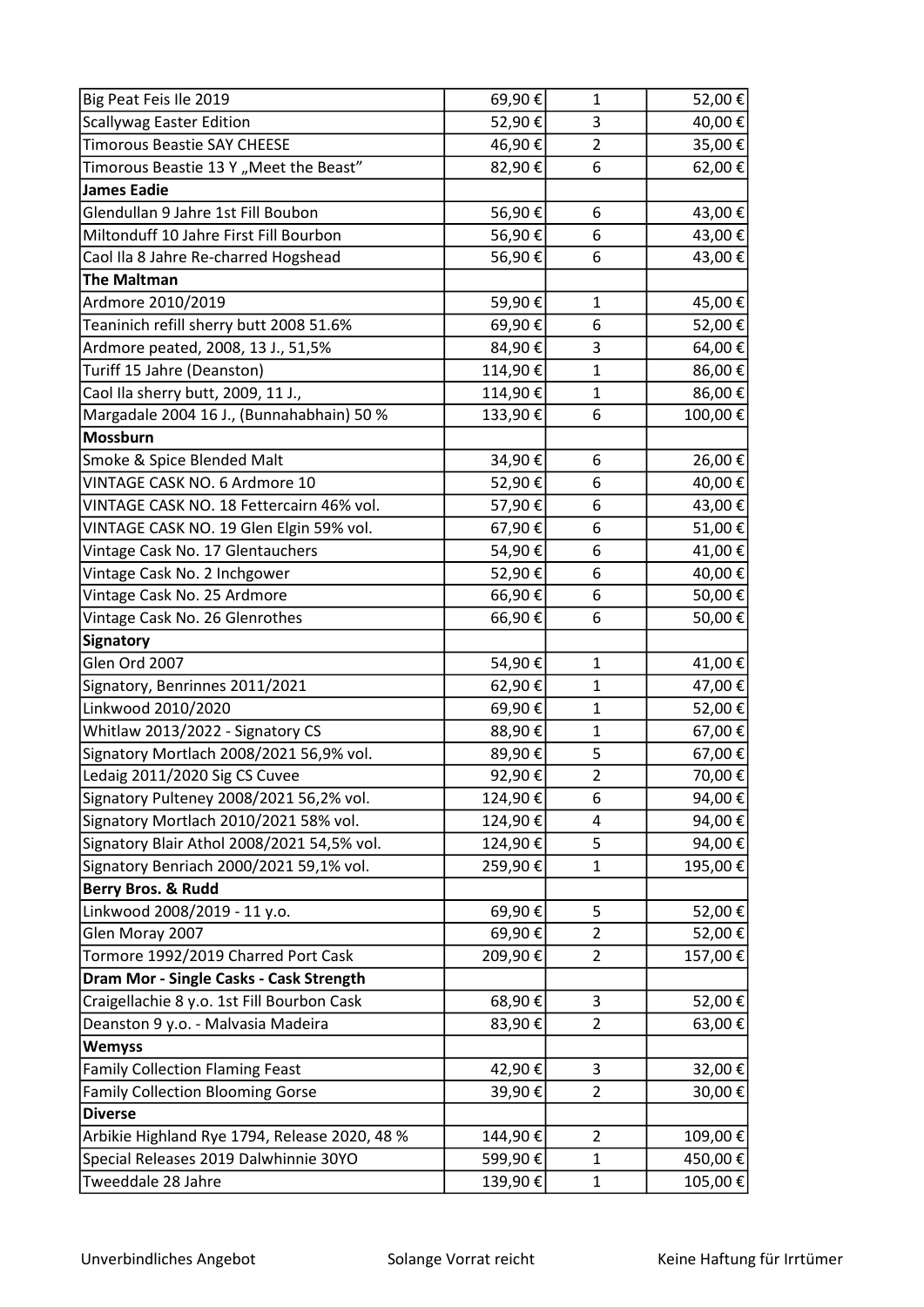|                                               |                                    | <b>Normal</b> | <b>Menge</b>   | <b>SSV</b> |
|-----------------------------------------------|------------------------------------|---------------|----------------|------------|
| Annandale                                     | 2017 Man O' Sword                  | 104,90€       | 3              | 79,00€     |
| Annandale                                     | 2017 Man O' Words                  | 104,90€       | 3              | 79,00€     |
| Annandale                                     | 2015 Man O' Words Single Cask      | 149,90€       | 3              | 112,00€    |
| Bladnoch                                      | Talia 27 Jahre                     | 384,90€       | $\overline{2}$ | 289,00€    |
| Bladnoch                                      | "Alinta", peated, 47,0%            | 82,90€        | 6              | 62,00€     |
| Glenmorangie                                  | 14 new oak (Liter)                 | 74,90€        | $\overline{2}$ | 56,00€     |
| <b>Glen Grant</b>                             | <b>Rothes Chronicles</b>           | 62,90€        | 3              | 47,00€     |
| Glenturret                                    | Triple Wood                        | 45,90€        | 6              | 34,00€     |
| Kingsbarns                                    | Dream to Dram                      | 44,90€        | 6              | 34,00€     |
| Kingsbarns                                    | Familiy Reserve 2020               | 56,90€        | 6              | 43,00€     |
| Kingsbarns                                    | "Balcomie" Sherry matured          | 49,90€        | 6              | 37,00€     |
| Kingsbarns                                    | <b>Bell Rock</b>                   | 71,90€        | 6              | 54,00€     |
| Lindores Abbey                                | <b>Commemorative First Release</b> | 69,90€        | 6              | 52,00€     |
| Speyburn                                      | 10 Years                           | 29,90€        | 6              | 22,00€     |
| Spey Malt                                     | 12 Jahre peated                    | 69,90€        | 6              | 52,00€     |
| Spey Malt                                     | SOSWF Release 2021 60%vol          | 159,90€       | $\overline{2}$ | 120,00€    |
| Wolfburn                                      | Kylver III                         | 169,90€       | $\mathbf{1}$   | 127,00€    |
| <b>Islay Boys</b>                             | Flatnöse Blended                   | 26,90€        | 6              | 20,00€     |
| Port Askaik                                   | 8 Jahre GP Glencairn               | 46,90€        | 1              | 35,00€     |
| <b>Reserve Casks</b>                          | Glen Elgin 2006/2019 13 J.         | 54,90€        | 8              | 41,00€     |
| DSB Glenglassaugh 2014 Port Finish 46%        |                                    | 49,90€        | 6              | 37,00€     |
| Idols of Scotland Auchroisk 2012/2020 Port C. |                                    | 49,90€        | 6              | 37,00€     |
| GlenAllachie                                  | 10 y.o. French Oak                 | 66,90€        | 6              | 50,00€     |
| <b>Balvenie</b>                               | 12 Jahre Single Barrel             | 77,90€        | 6              | 58,00€     |
| <b>Balvenie</b>                               | 15 Jahre Single Barrel             | 143,90€       | 6              | 108,00€    |
| <b>Balvenie</b>                               | 12 Jahre Doublewood                | 55,90€        | 6              | 42,00€     |
| Glenfiddich                                   | Fire and Cane                      | 55,90€        | 6              | 42,00€     |
| Glenfiddich 12                                | 12 Jahre                           | 35,90€        | 6              | 27,00€     |
| Glenfiddich 15                                | 15 Jahre                           | 50,90€        | 6              | 38,00€     |
| Balvenie                                      | 14 Jahre Week of Peat              | 93,90€        | 6              | 70,00€     |
| <b>Balvenie</b>                               | 19 J. Edge of Burnhead Wood        | 419,90€       | $\overline{2}$ | 315,00€    |
| Port Charlotte                                | SC:01 2012 2022                    | 124,90€       | 6              | 94,00€     |
| Wolfburn                                      | Northland                          | 44,90€        | 6              | 34,00€     |
| Adnams Rye                                    |                                    | 54,90€        | 3              | 41,00€     |
| <b>Adnams Single Malt</b>                     |                                    | 44,90€        | 3              | 34,00€     |
| <b>Adnams Triple Malt</b>                     |                                    | 49,90€        | 3              | 37,00€     |
| Filey Bay                                     | Filey Bay Flagship 46% vol         | 54,90€        | 4              | 41,00€     |
| <b>Filey Bay</b>                              | Filey Bay Moscatel Finish 46%v     | 66,90€        | 4              | 50,00€     |
| <b>Filey Bay</b>                              | Filey Bay Second Release 46%v      | 58,90€        | 4              | 44,00€     |
| Heaven's DoorTrio                             | 3x0,2l Bourbon/Rye/DoubleB.        | 89,90€        | 6              | 67,00€     |
| LOT 40 Canadian Whisky                        |                                    | 36,90€        | 6              | 28,00€     |
| Macaloney - Invermallie                       | Verschiedene                       | 94,90€        | 6              | 71,00€     |
| Penderyn Single Cask                          | Amontillado 59,9% vol              | 96,90€        | 3              | 73,00€     |
| Penderyn Single Cask                          | Cask Cognac 60% vol                | 96,90€        | 3              | 73,00€     |
| Penderyn Single Cask                          | ex-purple Moscatel 58,7%           | 99,90€        | 3              | 75,00€     |
| Penderyn Single Cask                          | Madeira 61,3% vol                  | 89,90€        | 3              | 67,00€     |
| Penderyn Single Cask                          | Single Cask Oloroso                | 109,90€       | $\mathbf{1}$   | 82,00€     |
| Penderyn Single Cask                          | Ruby Port 59,8% vol                | 96,90€        | 3              | 73,00€     |
|                                               |                                    |               |                |            |